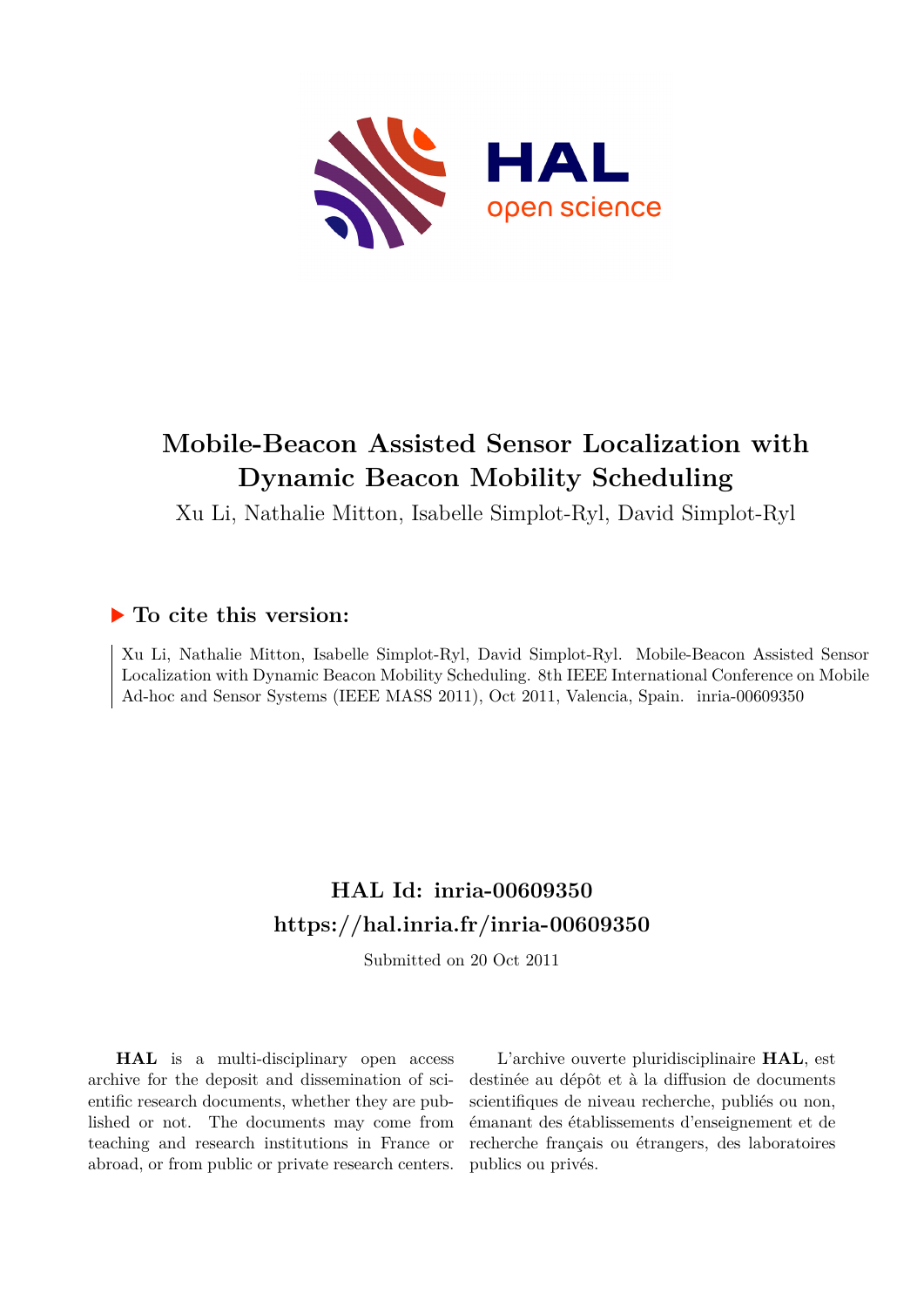# Mobile-Beacon Assisted Sensor Localization with Dynamic Beacon Mobility Scheduling

Xu Li, Nathalie Mitton, Isabelle Simplot-Ryl, and David Simplot-Ryl INRIA Lille - Nord Europe, Univ Lille Nord de France, USTL, CNRS UMR 8022, LIFL, France {firstname.lastname}@inria.fr

*Abstract*—In mobile-beacon assisted sensor localization, beacon mobility scheduling aims to determine the best beacon trajectory so that each sensor receives sufficient beacon signals with minimum delay. We propose a novel *DeteRministic bEAcon Mobility Scheduling* (DREAMS) algorithm, without requiring any prior knowledge of the sensory field. In this algorithm, beacon trajectory is defined as the track of depth-first traversal (DFT) of the network graph, thus deterministic. The mobile beacon performs DFT under the instruction of nearby sensors on the fly. It moves from sensor to sensor in an intelligent heuristic manner according to RSS (Received Signal Strength)-based distance measurements. We prove that DREAMS guarantees full localization (every sensor is localized) when the measurements are noise-free. Then we suggest to apply node elimination and topology control (Local Minimum Spanning Tree) to shorten beacon tour and reduce delay. Through simulation we show that DREAMS guarantees full localization even with noisy distance measurements. We evaluate its performance on localization delay and communication overhead in comparison with a previously proposed static path based scheduling method.

*Index Terms*—Mobility management, Mobile beacon, Sensor localization, Wireless sensor networks

#### I. INTRODUCTION

A wireless sensor network (WSN) is a collection of lowcost sensing devices, i.e., sensors, connected by wireless communication links in an ad-hoc fashion. Usually, it is densely deployed in a region of interest for object monitoring and target tracking. In many high-level WSN applications, a reported event, e.g., a fire in a woody area, an enemy tank in a battle field and a survivor in a natural disaster, just to mention a few, is meaningful and can be responded to only if the event position is known. Location awareness also plays an important role in some low-level network functionalities such as geographic routing and data centric storage. Indeed, sensors are expected to know their positions for effective and efficient use of WSNs.

Localization is a fundamental problem dealing with how a sensor determines its spatial coordinates (i.e., position). A straightforward solution is to equip each sensor with a GPS receiver that can provide the sensor with its exact location. But this is not a cost-effective solution because WSN normally contains a massive number of sensors (thus requires a large amount of extra monetary investment). It has limited applicability because GPS works only in open areas with no obstruction to satellite signal (for example, they do not function in underwater or indoor environment), and in some hostile scenario such as battlefield surveillance, GPS

signals may be jammed by adversaries and become unavailable to individual sensors unless the sensors are equipped with expensive GPS anti-jam protection techniques [5].

Existing non-GPS-based sensor localization algorithms can be classified as *range-based* or *range-free* [15]. Range-based localization relies on signal features such as Angle of Arrival (AoA), Time of Arrival (ToA), Time Difference of Arrival (TDoA), or Received Signal Strength (RSS) for ranging (i.e., finding nodal relative distance or angle). Unlocalized nodes use reference locations and the range information to estimate their own position by triangulation, trilateration or multilateration, depending on the signal feature used. The reference locations are called *beacons*. They are implemented by location-aware nodes emitting location signals. Rangefree localization uses topological information (e.g., hop count) rather than range information. It may or may not use beacons.

Localization that relies on AoA, ToA, or TDoA requires additional complex hardware and/or synchronized transmitters for the signal feature measurement and dramatically increases deployment cost. On the other hand, measuring RSS is free of cost because RSS Indicator (RSSI) is available with regular radio module. In range-free localization without use of beacons (thus any signal feature), nodes are localized in a virtual coordinate system that does not necessarily have direct relation with the ground truth. While virtual coordinates may be an acceptable replacement of physical coordinates for networking, they are less helpful to real life applications where true physical position is required for event response and decision making (e.g., emergency rescue and environment control).

Hence, considerable research attention has been attracted to beacon-assisted localization (whether range-based or rangefree) using RSS, for accuracy, efficiency and applicability concerns. Generally speaking, sensors infer their position from their spatial relations with the beacons in range, which are in turn estimated using RSS. To limit positioning possibilities in a minimal region (i.e., to increase localization accuracy), they should have direct contact with a sufficient number of beacons. The number of beacons and their distribution thus has direct impact on the localization performance. A large number of uniformly distributed beacons will lead to better performance than a few crawdedly or linearly deployed ones (which may result in symmetry in localization).

On the other hand, manual beacon placement may not be possible due to operational factors, and meanwhile the number of beacons should be significantly smaller than the number of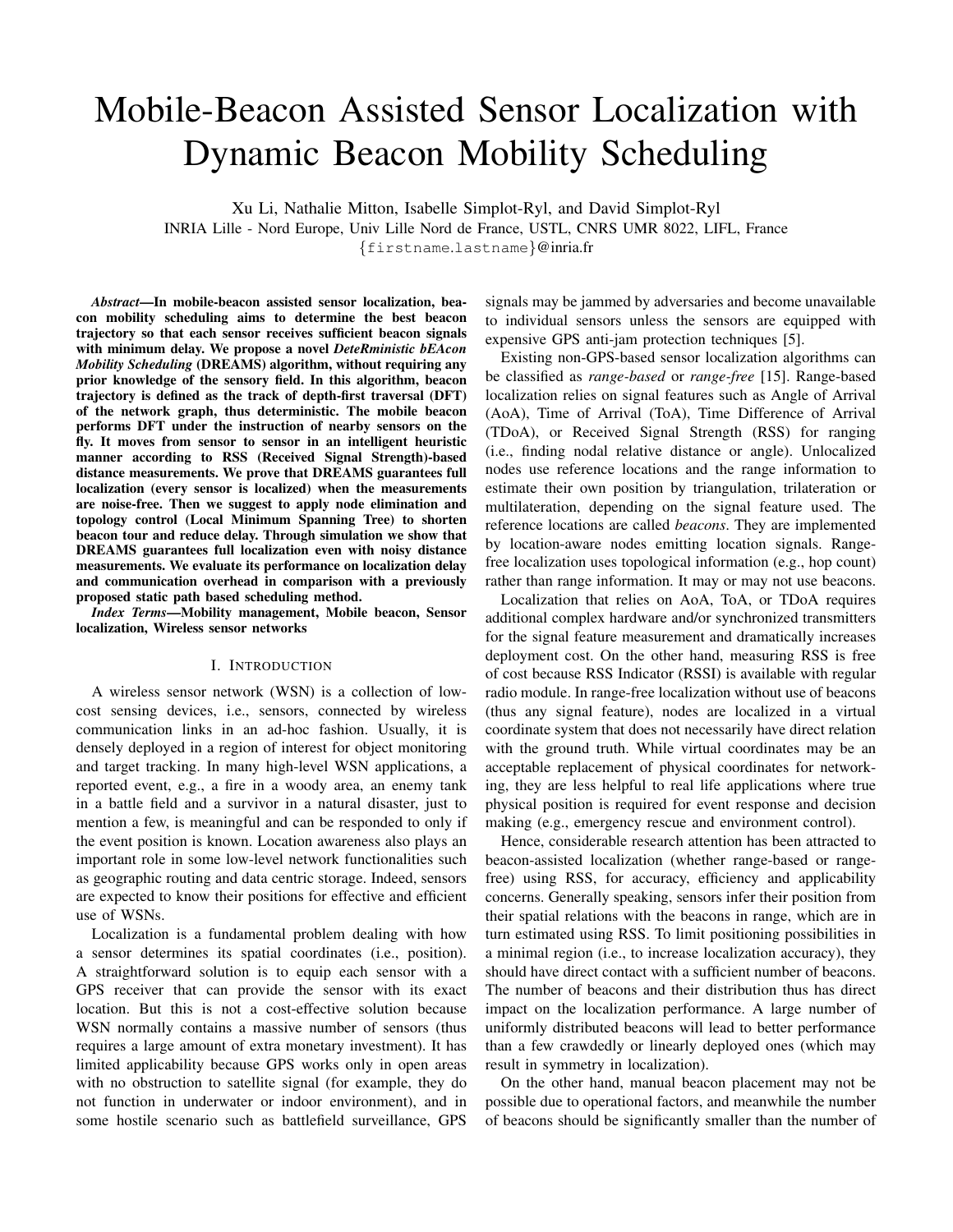sensors because, otherwise, beacon deployment cost will offset the savings on sensor side. Localized sensors can become new beacons and help other sensors self-localize. This iterative method reduces the initial number of beacons required but results in aggregated localization error. Under these circumstances, mobile beacons (wireless communicable devices such as mobile robots and unmanned vehicles) are introduced as alternative cost-saving technique in delay-tolerant scenarios. As we will see in this paper, if one or a few mobile beacons are used properly, full sensor localization guarantee can be achieved.

#### *A. Objective and motivation*

In this paper, we address mobile-beacon assisted sensor localization: a location-aware beacon travels in the sensory field, transmitting signals conveying their latest location on a periodic basis; on individual sensors, a localization algorithm is engaged during beacon visit. Some experimental work [2] has already demonstrated the feasibility and applicability of this approach in practice. In this approach, beacon transmission locations correspond to traditional fixed beacons. It is advantageous in terms of deployment cost (only a few beacon nodes are required) and communication overhead (only local communication is involved). These advantages however do not come for free, but in exchange for increased localization delay. It is because sensors can be localized only when they are in direct contact with the mobile beacon and receive sufficient signals from it. Beacon trajectory thus have to be properly planned so as to be shortest in length and meanwhile well cover every sensor for quick, full and accurate localization.

Our focus here is not on individual sensor localization but on *beacon mobility scheduling*, i.e., finding optimal beacon trajectory, which is a variant of the NP-complete Traveling Salesman Problem (TSP). A poor trajectory may result in not only large localization delay but also low localization ratio and high localization error. Due to random node dropping, sensors placement pattern is not known a priori. In a dynamic environment, even if the initial pattern was known, the final node distribution may be different (e.g., moved by wind or animals). Beacon trajectory thus should be planned on the fly rather than beforehand. In the literature, this problem is often purposefully overlooked, or oversimplified by unrealistic assumptions, due to its difficulty stemming from the fact that the position of unknown nodes is not known a priori [9]. To advance state of the art, we study dynamic beacon mobility scheduling in realistic settings. At individual sensor level may any existing localization procedure be adopted as long as it utilizes beacon signals for localization. Below is detailed problem statement.

#### *B. Problem statement*

We consider a connected static WSN randomly deployed in the Euclidean plane. The sensory field boundary is not known a priori. Sensors are initially unlocalized. A mobile beacons is stochastically placed in the network to localize sensors. It knows about its own coordinates in a coordination system (not necessarily geographic location) as it moves.

Nodes, whether sensors or beacon, are equipped with an omni-directional antenna. Sensors have the same transmission range; the beacon node has a transmission range not smaller than sensors'. Each node is associated with a unique identifier (ID), e.g., manufacturer serial number, by which it can be distinguished from others. Each sensor node (and beacon) periodically transmits 'hello' (resp., beacon) message carrying its ID (resp., current local position coordinates) and other information necessary for localization. 'Hello' frequency and beacon frequency may be different. Each sensor is equipped with a localization procedure, which can be any algorithm that relies on beacon signals.

The goal is to develop a beacon mobility scheduling algorithm, by which the mobile beacon is able to dynamically determine its trajectory and coordinate with one another such that every sensor receives sufficient beacon signals and becomes localized. The overall beacon mobility scheduling should yield minimum localization delay and minimum communication overhead. Note that here we consider only single-beacon scenario; multi-beacon scenario is part of our future work.

#### *C. Our contributions*

We propose a novel localized solution to the above stated problem, named *DeteRministic bEAcon Mobility Scheduling* (DREAMS). To our knowledge, DREAMS is the first algorithm of its kind. In the following we introduce its working principle and summarize our simulation study.

In DREAMS, the beacon node first visits a sensor by random movement, and then performs a depth-first traversal (DFT) on the network graph under currently visited sensor's instruction (a visited sensor, after being localized, recommends an unvisited neighbor for the beacon to visit next). It stops moving when it finds that it returns to the first sensor and the sensor has no unvisited neighbors. During DFT, the beacon node performs intelligent distance-based *heuristic movement* from sensor to sensor following RSS, and sensors run the built-in localization procedure to self-localize using received beacon signals. To shorten the beacon trajectory, DFT may be performed on a local minimum spanning tree (LMST) subgraph, where edges are weighted by RSS, and in addition, unvisited, but localized, sensors may be excluded from DFT if the exclusion does not affect discovery of unlocalized sensors.

We prove that DREAMS guarantees full localization with noise-free pair-wise distance measurement (which is used by beacons for heuristic inter-sensor movement). For the practical scenarios with measurement noise, we conducted extensive simulation study, in comparison with the fixed S-shape beacon trajectory proposal (referred to as StaticPath) [19]. Because both DREAMS and StaticPath are independent of the localization procedure on individual sensors, in simulation we chose to use trilateration for simplicity. We comparatively evaluate their performances on localization quality and localization delay with various configuration parameters. Our simulation results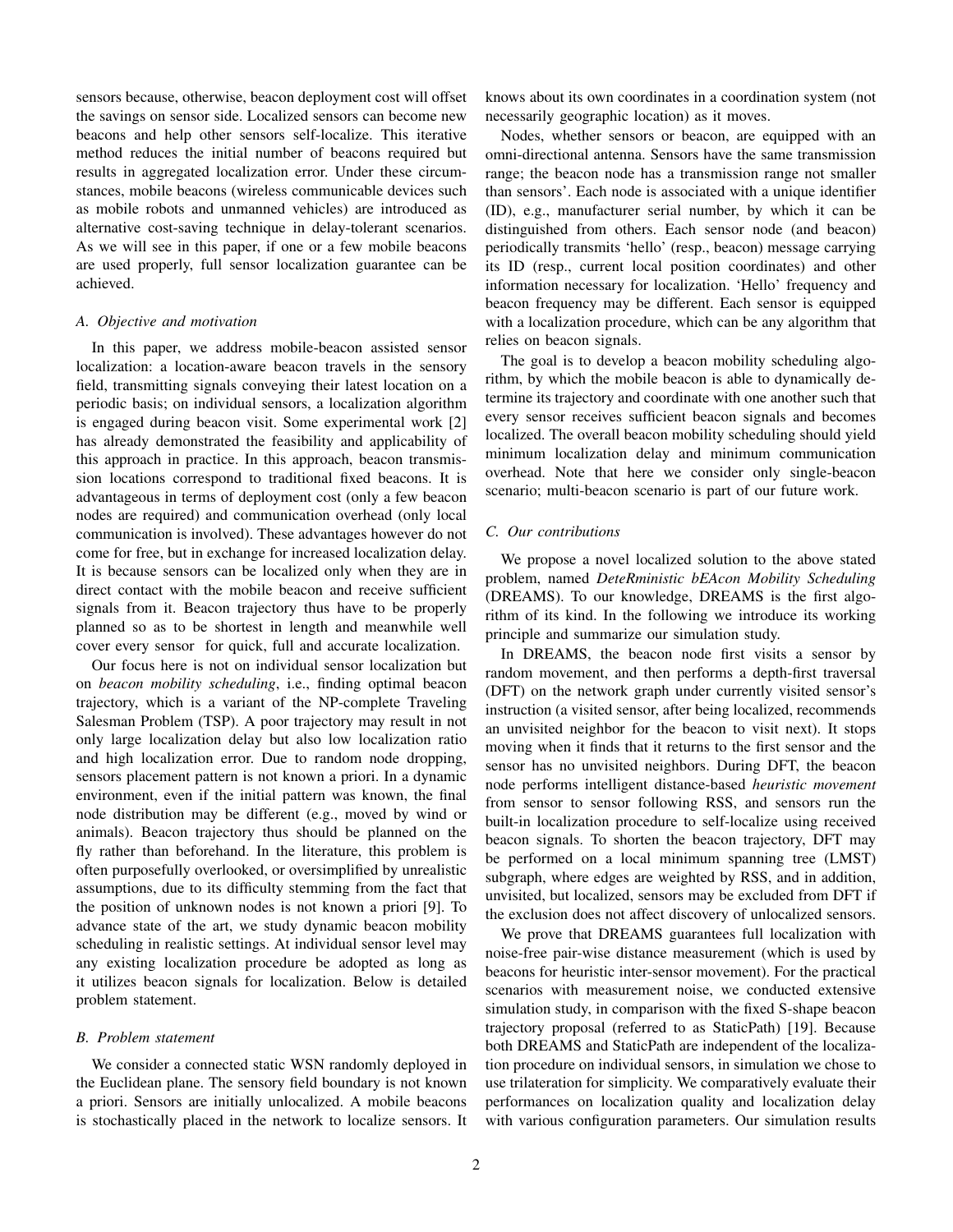indicate that DREAMS is alway able to offer 100% localization ratio (full localization), while StaticPath has failure rate at 1.6%. For localized sensors, DREAMS has more than 4 times better localization accuracy than StaticPath. As expected, DREAMS however has larger localization delay, increasing as the network size goes up.

The remainder of the paper is organized as follows. We review previous work on mobile-beacon assisted sensor localization in Sec. II. We present our new algorithm DREAMS in Sec. III and evaluate its performance in Sec. IV. We concludes the paper and discuss our future work in Sec. V.

#### II. RELATED WORK

There exists a rich body of research on sensor localization. Due to space limit, we only review the previous works on mobile-beacon assisted approaches. A comprehensive survey covering other localization methods can be found in [15].

In [13], a mobile beacon periodically transmits a beacon message containing its latest location. Any sensor receiving the message concludes that it must be somewhere around the beacon node with certain probability. For each received beacon message, the sensor obtains the RSSI and uses it together with the beacon location (embedded in the message) to construct a constraint on its own position estimate. Then it applies Bayesian inference to compute its new position estimate from its old position estimate and the new constraint. Its initial position estimate is set to an arbitrary point in the sensory field. Having received all beacon messages, the sensor is localized to a weighted average of these position estimates. In [9], the sensor localization problem is modeled as a non-linear optimization problem, where node locations are to be optimized. The nonlinear objective functions are the differences between pair-wise distances computed from sensor location estimates and range measurements (ToA based). This functionfitting problem is solved using the least square method, which requires an initial guess for the sensor positions. The quality of the initial guess has direct impact on the (convergence) performance of the algorithm. To mitigate this dependence, an iterative incremental approach is suggested. Node location estimates are improved in each iteration. Mobile beacons are used to transform relative positions to absolute locations.

Filtering is a signal processing technique that removes from a signal unwanted component (noise). It has been widely applied in different domains such as image processing and robotics, and is recently adopted for mobile-beacon assisted sensor localization. The idea is to model localization as an online estimation in a non-linear dynamic system and estimate the system state (i.e., sensor location) using range information obtained from filtered wireless signal features. In [11], [18], robust Extended Kalman Filter and unscented Kalman filter are respectively used with RSS as system measurements. In [11], the filter is installed on the beacon node that receives periodical signal from sensors, and localization results are passed to sensors by local communication. In [18], the mobile beacon periodically transmits signal to sensors, and the latter run the filter to localize themselves. In [6], Monte Carlo sampling-based Bayesian filtering is employed with various types of observations such as ranging, AoA, connectivity and their combinations. The filter is run on the beacon node. In [2], [14], a particle filter solution is presented. In [14], the authors proposed to increase filtering efficiency and accuracy by varying the size of sample sets and the parameter of the dynamic model in the estimation process.

In all above mentioned algorithms, beacon mobility scheduling was not studied. Few existing works [8], [17] addressed this problem under strong assumptions. In [8], accurate (noisefree) pair-wise distance measurements are assumed, and localization is by trilateration (requiring three non-collinear reference locations). The idea of mobility scheduling is to provide sensors with reference locations in preferred regions upon their request. It is not clear how the beacon will move when no request is received, while some remote area remains unlocalized. Localization is thus not guaranteed. In [17], the sensory field is known a priori, and unrealistic binary communication model is implicitly used. Two algorithms were presented, respectively using beacon departure/arrival and variance of RSS. Pre-defined 'S' shape trajectory spanning the entire sensory field is suggested to support the two algorithms. In [19], [20], other types of fixed trajectories are suggested under the assumption of known sensory field boundary. In [7], [12], the beacon node first collects the topology information of the network, then with this global view, it identifies the areas where additional distance measures are needed so that in the end the whole network becomes a globally rigid region and is thus localizable by a range-free algorithm. The authors did not address how to physically identify a target area and move the beacon node to that area without position information.

Summarizing, mobile-beacon assisted sensor localization is not well studied. In particular, there is no real solution to the integral beacon mobility scheduling problem, which is our focus here. We propose a novel localized mobility scheduling algorithm, called DREAMS, advancing the literature one step forward. DREAMS dynamically determines beacon trajectory and guarantees full localization, without any prior knowledge of the sensory field boundary. It is a generic framework that can be incorporated with any existing localization algorithm that relies on beacon signals to solve the mobile-beacon assisted sensor localization problem in a complete sense.

#### III. BEACON MOBILITY SCHEDULING

In this section, we propose a novel *DeteRministic bEAcon Mobility Scheduling* (DREAMS) algorithm, by which a mobile beacon  $R$  is able to visit every sensor and provide it with sufficient beacon signals and as a result a fully localized network is guaranteed. This algorithm is deterministic in the sense that sensors' visiting order is fixed provided  $R$  starts from the same sensor.

#### *A. The framework (depth-first traversal)*

The framework of DREAMS is a process of depth-first traversal (DFT) of the network graph, where  $R$  follows instructions (embedded in 'hello' message) from neighboring sensors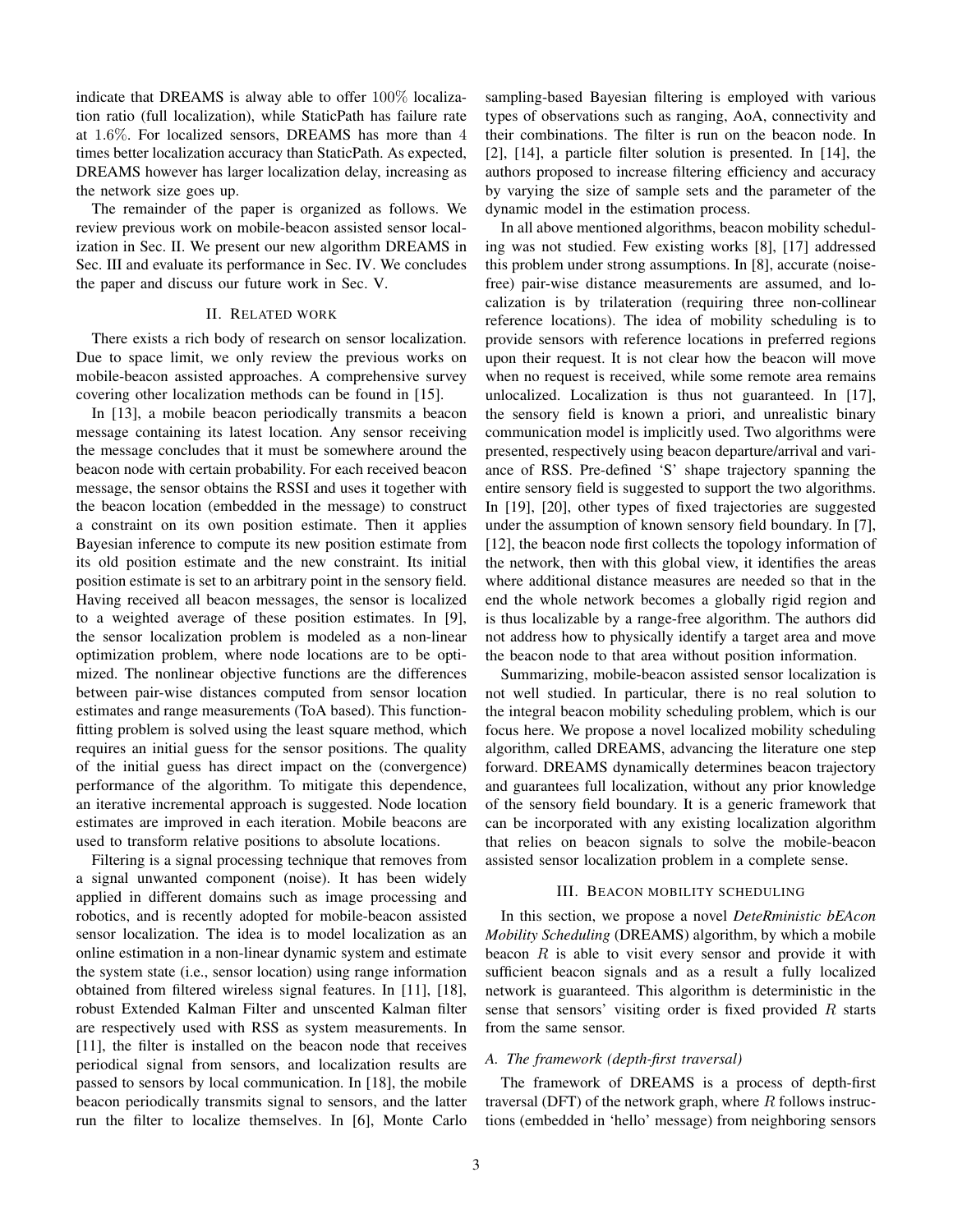

Fig. 1. Theorem 1

and corresponding RSS. Throughout the DFT, R periodically transmits beacon message, while sensors self-localize using received beacon signals.

At initiation,  $R$  moves randomly and tries to find an adjacent sensor by listening to 'hello' message. The first sensor discovered is called *root*. It is the sensor that R starts the DFT from, and will be the root of the resultant traversal tree. When multiple sensors are discovered together, sensor ID or RSS can be used as tie breaker. A *target sensor* is a sensor that R is currently moving to. A sensor is *visited* if it has been taken by R as target, and *unvisited* otherwise. The first target of R is the root sensor.  $R$  notifies its current target sensor by beacon message so that the latter is able to identify its own status (whether serving as target or not).

When a sensor  $S$  is serving as the target of  $R$ , it selects as *child* an unvisited neighboring node S' with strongest RSS. A random selection can be alternatively made, or preference can be given to a neighbor with high priority, which can be evaluated, for example, by the importance/intensity of its detected event (embedded in 'hello' message). By 'hello' message, S recommends  $S'$  to R as next target; by the same message, it informs  $S'$  about their parent-child relationship. If  $S$  has no unvisited neighbors, it will recommend its parent (which has already been localized) to  $R$ . In the case that  $S$  has no parent either (i.e., it is the root node), it informs  $R$  about this situation.  $R$  finishes the DFT, in other words, DREAMS terminates, when it realizes that its target sensor is localized and neighboring no unlocalized sensors and has no parent.

During the DFT, R proceeds toward each target sensor S by *heuristic movement* (see Sec. III-B for detail) if S is not yet localized. While  $R$  is performing this movement,  $S$ estimates its own location by the sensor localization procedure and informs  $R$  of the result. Once  $R$  is informed that  $S$ becomes localized, it stops the heuristic movement, moves straight toward  $S$  and becomes ready to change target. It changes target to the recommended  $S'$  immediately if  $S'$  is localized already (in this case,  $S'$  is the parent of  $S$ ), and otherwise as soon as it receives 'hello' message from  $S'$ . Then it notifies S about the change via beacon message.

In the case that  $R$  has not received signal from  $S'$  after arriving at the estimated location of  $S$ , it knows that the location estimate of  $S$  is not accurate enough and informs S about the inaccuracy. After that, it resumes the heuristic movement toward S, which will lead it either infinitely closer to the true location of  $S$  or moving around  $S$  (as discussed in Sec. III-B), and eventually discover  $S'$ . In this recovery heuristic movement process,  $R$  notifies  $S$  to update location estimate directly with the reported beacon location if it reaches a position closer to S.

#### *B. Distance-based heuristic movement*

Central to the above DFT framework is the heuristic movement of  $R$  toward its target sensor  $S$ . The heuristic movement relies on the measurement of relative distance of  $R$  and  $S$ . It is implemented by a sequence of *effective movement procedures (EMP)*, each in turn consists of a few movement steps and moves  $R$  to a position closer to  $S$ , without resorting to the position information (whether exact or approximate) of S. In the following, we present EMP first with noise-free distance measurement and then with noisy measurement.

*1) Noise-free distance measurement:* Before we elaborate on EMP, we introduce the following theorem that serves as the foundation of EMP.

**THEOREM 1:** Given six different points  $a, b, c, d, e, f$  in the Euclidean plane such that  $b \in cd, a, e, f$  are located on the same side of  $cd$ ,  $|bc| = |bd| = \frac{1}{2}|ab|$ ,  $ce \perp cd$ ,  $|ce| = \frac{1}{2}|ac|$ ,  $df \perp cd$  and  $|df| = \frac{1}{2}|ad|$ , as illustrated in Fig. 1.

- 1) If  $cos(\angle cba) > \frac{1}{4}$ , then  $|ac| < |ab|$ .
- 2) If  $\cos(\angle cba) < -\frac{1}{4}$ , then  $|ad| < |ab|$ .
- 3) If  $-\frac{1}{4} \le \cos(\angle cba) \le \frac{1}{4}$ , then  $|ae|, |af| < |ab|$ .

*Proof:* For ease of presentation, let  $x = |ab|$ ,  $\alpha_1 = \angle cba$ ,  $\beta_1 = \angle acb$ ,  $\vartheta_1 = \angle eca$  ( $\angle ace$  in Fig. 1(a)),  $y_1 = |ac|$ ,  $z_1 =$  $|ae|, \alpha_2 = \angle abd, \beta_2 = \angle bda, \vartheta_2 = \angle adf (\angle fda \text{ in Fig. 1(b)}),$  $y_2 = |ad|, z_2 = |af|.$  Then  $\alpha_1 + \alpha_2 = \pi, \beta_1 + \vartheta_1 = \frac{1}{2}\pi$  and  $\beta_2 + \vartheta_2 = \frac{1}{2}\pi$ . Further, define

$$
t_1 = \frac{5}{4} - \cos \alpha_1
$$
 and  $t_2 = \frac{5}{4} - \cos \alpha_2$ .

In  $\triangle abc$  and  $\triangle abd$ , by the law of cosines we respectively have

$$
y_1^2 = x^2 + \left(\frac{x}{2}\right)^2 - 2x\left(\frac{x}{2}\right)\cos\alpha_1 = x^2t_1\tag{1}
$$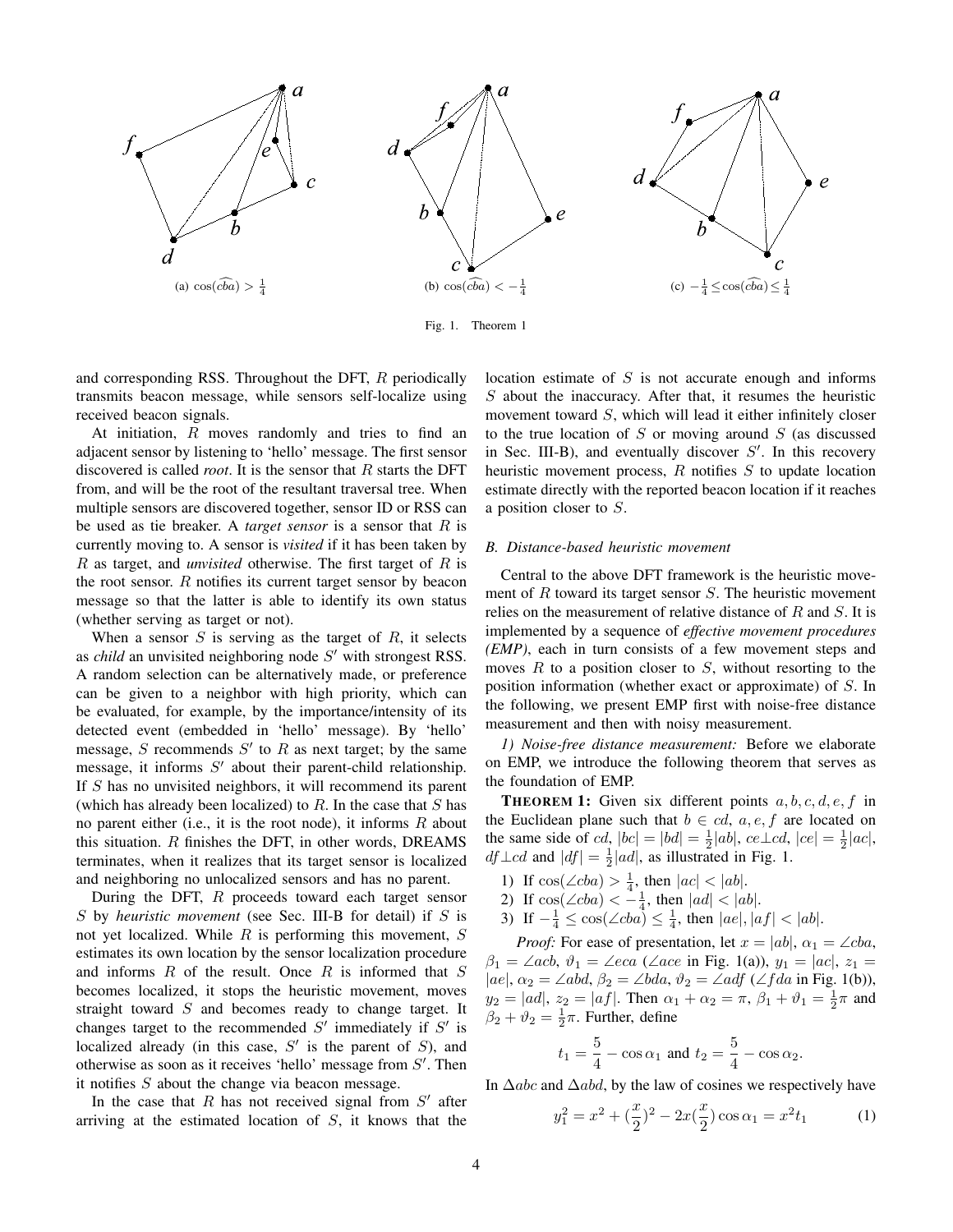$$
y_2^2 = x^2 + \left(\frac{x}{2}\right)^2 - 2x\left(\frac{x}{2}\right)\cos\alpha_2 = x^2t_2\tag{2}
$$

Apparently, if  $\cos \alpha_1 > \frac{1}{4}$ , then  $0 \le t_1 < 1$  and  $y_1 < x$ ; if  $\cos \alpha_1 < -\frac{1}{4}$ , then  $\cos \alpha_2 > \frac{1}{4}$  and  $0 \le t_2 < 1$  and thus  $y_2 < x$ . We remain to show  $y_1 < x$  and  $y_2 < x$  for  $-\frac{1}{4} \le$  $\cos \alpha_1 \leq \frac{1}{4}$ . Notice that under this condition we have

$$
1 \le t_1, t_2 \le \frac{3}{2}.
$$

In  $\triangle abc$  we have  $x^2 = y_1^2 + (\frac{x}{2})^2 - 2y_1(\frac{x}{2}) \cos \beta_1 = y_1^2 +$  $\frac{x^2}{4} - xy_1 \cos \beta_1$  by the law of cosines. Then through simple transformation,  $\cos \beta_1$  is expressed as

$$
\cos \beta_1 = \frac{y_1}{x} - \frac{3x}{4y_1}.
$$
 (3)

Take square root at both sides of Eqn. (1) and plug it in Eqn. (3). We obtain

$$
\cos \beta_1 = \sqrt{t_1} - \frac{3}{4\sqrt{t_1}}.\tag{4}
$$

We know  $\cos \vartheta_1 = \sqrt{1 - (\sin \vartheta_1)^2}$  and  $\sin \vartheta_1 = \sin(\frac{\pi}{2} - \pi)$  $\beta_1$ ) = cos  $\beta_1$ . Using Eqn. (4), we have

$$
\cos \vartheta_1 = \sqrt{1 - (\sqrt{t_1} - \frac{3}{4\sqrt{t_1}})^2}
$$
 (5)

In  $\Delta$ abe, according to the law of cosines and by Eqn. (1) and (5) we have

$$
z_1^2 = x^2 t_1 \left(\frac{5}{4} - \sqrt{1 - (\sqrt{t_1} - \frac{3}{4\sqrt{t_1}})^2}\right).
$$
 (6)

Our goal is to prove  $z_1 < x$ . It is equivalent to prove  $z_1^2$  –  $x^2 = x^2(\frac{5}{4}t_1 - 1 - t_1\sqrt{1 - (\sqrt{t_1} - \frac{3}{4\sqrt{t_1}})^2}) < 0$ , which holds if and only if

$$
\frac{5}{4}t_1 - 1 < t_1 \sqrt{1 - (\sqrt{t_1} - \frac{3}{4\sqrt{t_1}})^2}.\tag{7}
$$

Because  $\frac{5}{4}t_1 - 1 > 0$ , the above inequality can be safely converted to the following inequality by taking square at both sides and then through trivial manipulation.

$$
t_1^3 - \frac{15}{16}t_1^2 - \frac{31}{16}t_1 + 1 < 0. \tag{8}
$$

Let  $\lambda$  be the left side of this inequality. We have  $\lambda' =$  $\lambda - 1 + t_1 = t_1(t_1^2 - \frac{15}{16}t_1 - \frac{15}{16}) > \lambda$ . Because the parabola  $f(x) = x^2 - \frac{15}{16}x - \frac{15}{16}$  opens up and intersects the X axis at  $\frac{15 \pm \sqrt{960}}{324}$  which contains the closed range  $[1, \frac{3}{2}]$ , we conclude  $t_1^2 - \frac{15}{16}t_1 - \frac{15}{16} < 0$ , and consequently,  $\lambda' < 0$  and  $\lambda < 0$ . This finally proves that  $y_1 < x$  for  $-\frac{1}{4} \leq \cos \alpha_1 \leq \frac{1}{4}$ . By the same technique, we can easily prove that  $y_2 < x$  for  $-\frac{1}{4} \le$  $\cos \alpha_1 \leq \frac{1}{4}$ . This completes the proof.

Now we are ready to present the *effective movement procedure (EMP)*. Suppose that  $S$  is located at  $a$  and  $R$  is initially located at b in Fig. 1. The idea of EMP is to move R to position  $c$  in a random direction, and if  $c$  is not closer to  $a$ than b, further move R to either e or f (depending on  $\angle abc$ ).

From Eqn. (1),  $|ac|$  is a monotonically decreasing function of  $cos(\angle abc)$ . Plug the threshold values  $\pm \frac{1}{4}$  of  $cos(\angle abc)$  in the equation, we obtain the corresponding threshold values (in terms of  $|ab|$ ) of  $|ac|$ , i.e.,  $|ab|$  and  $\frac{\sqrt{6}}{2}|ab|$ , which is used in EMP by  $R$  to make movement decision as it is not able to measure angle. The pseudo codes of EMP are given below.

Procedure: Effective\_Movement\_Procedure<br>Input : S, target sensor; dir, direction of 1st step Output : direction of the last movement step /\*\*\*\*\*all distances used are error-free measurement\*\*\*\*\*/  $p =$  current position of  $R$ ; move a distance of  $\frac{1}{2}|pS|$  to  $q_1$  in dir; if  $|q_1S| < |pS|$  then **return** dir; **return**  $air$ ;<br>else if  $|q_1S| > \frac{\sqrt{6}}{2}|pS|$  then<br>opp\_dir = the opposite of dir; move a distance of  $|pS|$  to  $q_2$  in  $opp\_dir$ ; **return** opp\_dir; else per\_dir = a direction perpendicular to dir;<br>move a distance of  $\frac{1}{2}|q_1S|$  to  $q_2$  in per\_dir; if  $|q_2S| < |qS|$  then **return** per\_dir; else  $opp\_per\_dir$  = the opposite of  $per\_dir$ ; move a distance of  $|q_2S|$  in  $opp\_per\_dir$ ; **return** opp\_per\_dir; endif endif

As we see, EMP takes target sensor  $S$  and an arbitrary direction as input. It involves at most three movement steps. The first step is performed toward the inputed direction. It returns the direction of the last step. EMP guarantees progress (toward  $S$ ) according to Theorem 1. In the course of heuristic movement to  $S$ ,  $R$  runs EMP iteratively, each time with  $S$ and an arbitrary direction (or the output direction of previous EMP iteration or a direction perpendicular to it) as input. As the procedure iterates,  $R$  moves infinitely closer to  $S$ . It can be considered having reach  $S$  if its distance to  $S$  is sufficiently small (e.g., with respect to a given threshold).

THEOREM 2: With accurate pair-wise distance measurement, DREAMS guarantee full localization.

*Proof:* The heuristic movement enables the mobile beacon to reach a target sensor by Theorem 1, which is localized in the worst case when the beacon arrives at its position. The DFT ensures every sensor to be taken as localization target and therefore localized by the mobile beacon.

*2) Noisy distance measurement:* The above introduced EMP relies on accurate distance measurement. It can not be applied directly in reality, as the measurement is always inaccurate/nosily. Measurement noise may lead  $R$  to a wrong direction, away from  $S$ , or contradictionary situations that are impossible in theory. In the following, we are going to modify EMP to accommodate measurement noise. We begin with how to measure pair-wise distance.

R estimates its distance to S simply using the RSS of 'hello' message from  $S$  and the log-distance signal propagation model [16] reversely. According to this propagation model, the average power at distance  $d$  from a wireless transmitter is

$$
\mu(d) = \beta - 10\alpha \log d,\tag{9}
$$

where  $\alpha$  is a slope describing signal strength change rate,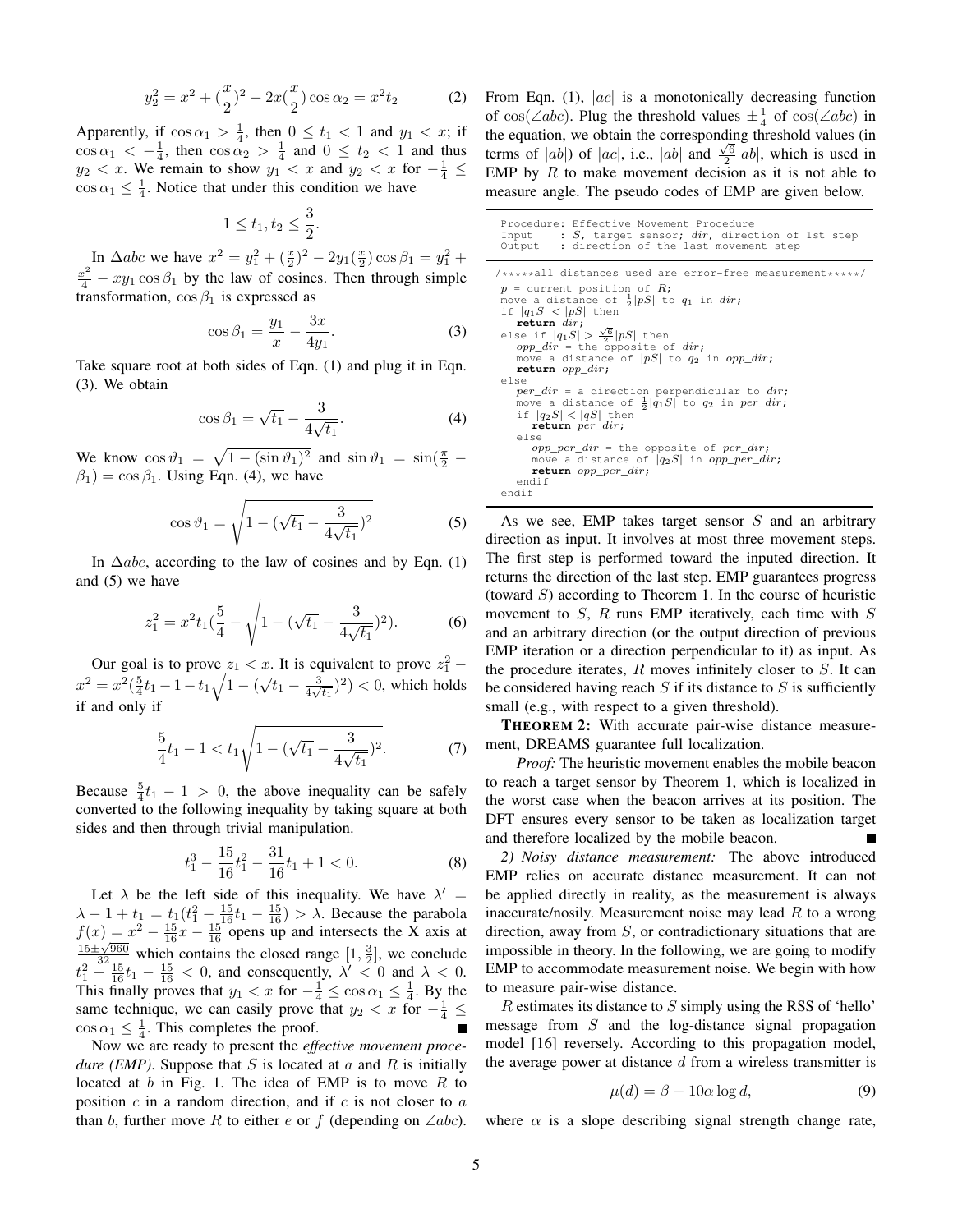

Fig. 2. Noisy distance measurments

and  $\beta$  is a constant determined by the transmitted power, wavelength, and antenna gain of the transmitter. RSS is a combination of transmission power and noise due to various factors such as shadow fading and interference. Because of the noisy nature of RSS, multiple RSS samples are necessary for smoothing the readings and reducing estimation error. The average or mean RSS is finally used for distance estimation.

We shall now modify EMP to mitigate its dependence on the accuracy of distance measurement and reduce the impact of measurement noise on the performance. The modification includes removal of precise distance thresholds and addition of exception handling (by moving  $R$  back to its initial position). The new EMP takes the same input parameters and returns the same output as the old one. But unlike the old EMP, it may return NULL, implying that no progress is made and  $R$  stays at the original position. As the old EMP, this new procedure is run in iterations by  $R$  to approach  $S$ . If one iteration returns NULL, the next iteration will take a random direction as input. In each EMP, some sojourn time is needed between steps for distance estimation. Below are the revised pseudo codes.

```
Procedure: New_Effective_Movement_Procedure
Input : S, target sensor; dir, direction of 1st step<br>Output : direction of the last movement step
/*****all distances used are error-prone estimate*****/
p = current position of R;
move a distance of \frac{1}{2}|pS| to q_1 in dir;
if |q_1S| < |pS| then<br>return dir;
else
  opp\_dir = the opposite of dir;
   move a distance of |pS| to q_2 in opp\_dir;
   if |q_2S| < |pS| then
   return opp\_dir;<br>else if |q_2S| = \infty then
     return Exception_Handling(p);
   else
     per\_dir = a direction perpendicular to dir;move a distance of \frac{1}{2}|\overset{\circ}{q_2}S| to q_3 in per\_dir;
      if |q_3S| < |pS| then
         return per_dir;
      else
         opp\_per\_dir = the opposite of per\_dir;
         move a distance of |q_2S| to q_4 in opp\_per\_dir;if |q_4S| < |pS| then
            return opp_per_dir;
        else
           return Exception_Handling(p);
        endif
     endif
```
endif endif

|                                       | Subroutine: Exception Handling             |
|---------------------------------------|--------------------------------------------|
|                                       | Input : <i>dest</i> , movement destination |
|                                       | Return : direction of the movement         |
| move to <i>dest</i> :<br>return NULL; |                                            |

In Fig. 2(a), the RSS gradient lines of  $S$  are shown by dashed curves.  $R$  starts heuristic movement toward  $S$  from position p. In the first iteration of EMP, it visits  $q_1, \dots, q_4$  in order, as indicated by the arrowed lines, and finally returns to  $p$  (no progress is made). In the second iteration, it visits  $q_5$ and then  $q_6$ , which finally appears closer to S than p. From  $q_6$ , taking a direction perpendicular to the output direction of the second EMP iteration,  $R$  advances to  $q_7$  through an third iteration of EMP. From there  $R$  continues EMP iteratively, which are now shown in the figure. Due to distance measurement noise it is possible that R is stuck at a *dead end* and never able to reach S, as discussed below.

Figure 2(b) illustrates a dead-end situation. The dashed curve enclosing  $S$  closely stands for the RSS gradient line through  $R$ 's current position  $p$ . The dashed circle centered at  $S$  is the corresponding RSS gradient line in the deal case.  $R$ estimate its distance to  $S$  to be  $d$ , while the true distance is less than  $\frac{1}{2}d$ . In any EMP iteration started at p, R always moves to a position on the solid circle of radius  $\frac{1}{2}d$  and centered at  $p$  at the first step, and at the last step it always return to  $p$ . Notice the fact that  $R$  is actually attempting to move from  $p$  to an area of high-RSS, which is however enclosed in the solid circle. Because its step destinations are never inside the circle, EMP fails always. But nevertheless,  $R$  may pass through the high-RSS area in the course of EMP, depending on the input direction. Thus we modify the exception-handling subroutine as follows to recover from dead end.

| Input<br>Output       | Subroutine: Exception Handling<br>: rss, reference RSS;<br>S, target sensor; dest, destination<br>: direction of the movement |
|-----------------------|-------------------------------------------------------------------------------------------------------------------------------|
| move to <i>dest</i> ; | $step\_dir =$ direction of the movement;                                                                                      |

while moving to dest  $cur\_rss =$  RSS of the 'hello' message from  $S$ ;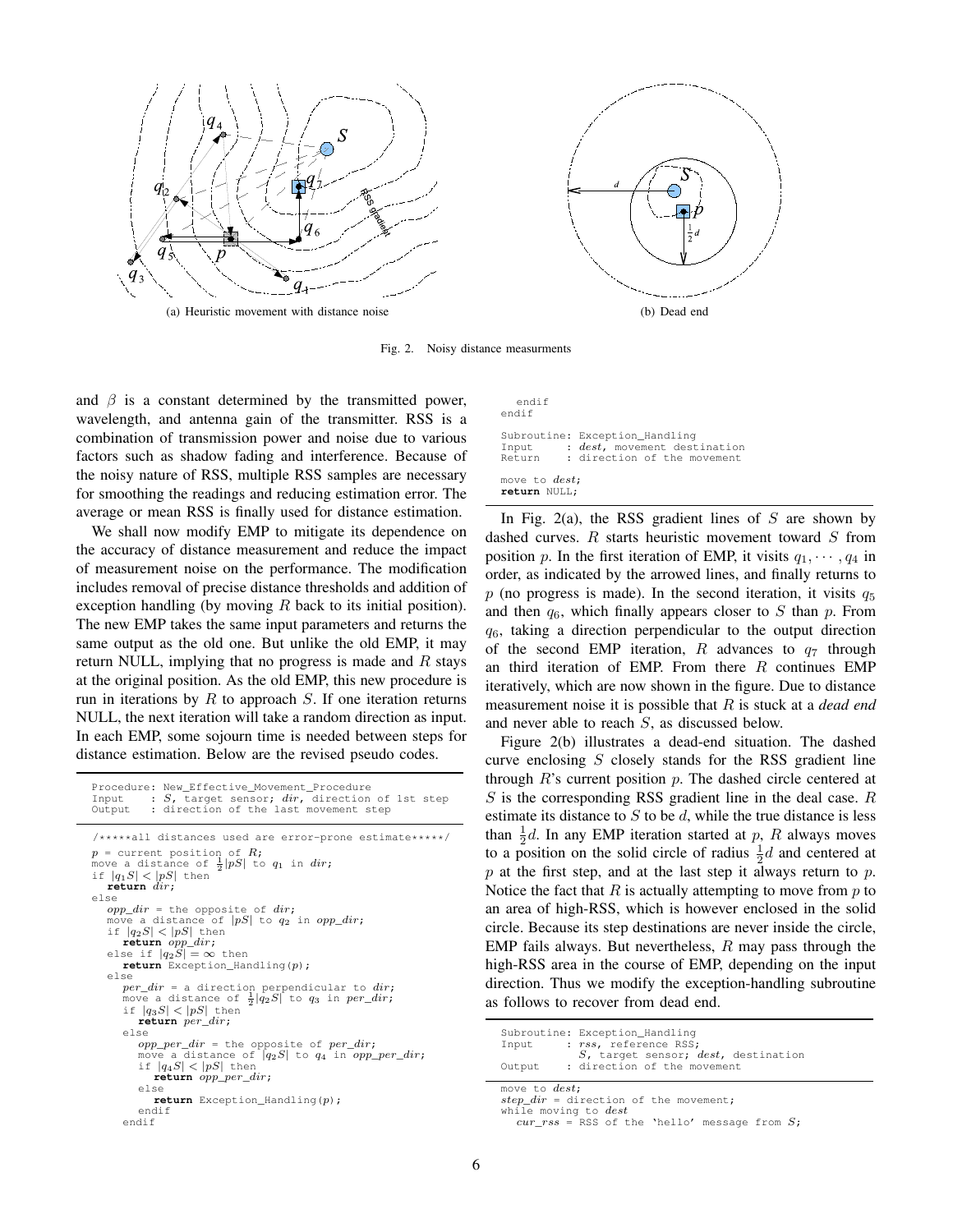```
if cur\;rss>rss then
     stop;
     return step_dir;
  endif
endwhile
return NULL;
```
The new exception handling subroutine has three input parameters, i.e., target sensor  $S$ , beacon initial position  $p$  and RSS of S at p. With this subroutine, after a number of trial EMP, if not at the first EMP,  $R$  will pass through the high-RSS (relative to rss) area and get out of the dead end. Because of the opportunistic nature of this dead end recovery method, large delay may occur. However, recall that in DREAMS the ultimate goal of the heuristic movement (iterative EMP) is not to move  $R$  to the position of  $S$  but provide  $S$  with sufficient beacon signals or discover the recommended next target sensor around S. Once the goal is achieved, R will move away from S for a new target even if it has not yet recovered from the dead end. Later, in Sec. IV we show through simulation that DREAMS guarantees full localization despite the presence of measurement noise and evaluate its delay performance.

#### *C. Optimization techniques*

In the rest of this section, we will present two optimization techniques, *node elimination* and *topology control* for truncating beacon trajectory and reducing localization delay. They can be used in combination for the best performance.

*1) Node elimination:* While the beacon node R is localizing its target sensor (by iterative EMP), nearby sensors may overhear its signals and become localized as a side effect. This is very likely to happen since sensors are usually densely deployed. Those by-accident localized sensors remain unvisited. Intuitively, unvisited, but localized, sensors should not be included in the beacon trajectory. Thus we propose to improve the algorithm performance by *node elimination*. Eliminated nodes are not recommended to  $R$  as target and thus not visited. Notice that the network graph (or subgraph) that  $R$  is traversing is a navigation graph, and its connectivity is critical to full localization. Node elimination needs to be done with caution; otherwise, it may disconnect the navigation graph and causes localization failure.

A localized, but unvisited, sensor eliminates itself from the navigation graph if it has degree 1 (eliminated neighbors do not count) or all its neighbors are either visited or *eliminated*. The rationality is that, visiting such a node does not contribute to localization, and removing it does not affect the connectivity of the unvisited part of the graph. To perform self-elimination, a sensor changes its status to *eliminated*. Node elimination can cause chain effect: a sensor that does not satisfy the elimination conditions becomes qualified after (some of) its neighbors are eliminated and then performs self-elimination. As such, the size of the navigation graph is dynamically reduced, and beacon trajectory is consequently shortened.

It is often beneficial to have a spanning tree structure (e.g., for efficient communication) over the network. Eliminated nodes will apparently not be included in the DFT tree. But they can be easily linked to the tree through local operations



Fig. 3. Node elimination

as follows. When a node performs self-elimination, it attaches itself to one of its neighbors that are not yet eliminated by taking that neighbor as parent. It informs the selected parent node about their parent-child relation by 'hello' message. This parent node is later either eliminated (and attached to another node) or visited (thus attached to the DFT tree). Cascaded attachment ensures all eliminated nodes to be linked to the traversal tree without loop.

Figure 3 illustrates node elimination in a network of 4 nodes, with trilatertion as individual sensor localization procedure for simplify and beacon transmission only at step destinations. Their communication ranges are indicated by dashed circles. The beacon node  $R$  starts from  $p$  and visits  $p_1, \dots, p_8$  in order in 8 steps. After R reaches  $p_4$ , a becomes localized because there exist 3 non-collinear reference points  $p, p_2$ , and  $p_4$  in its communication range. R keeps moving toward the position estimate of  $a$  (shown as a small hollow dot beside *a*) by the algorithm. At  $p_5$ , it receives 'hello' message from  $b$ , which is the node suggested by  $a$  to visit next.

Then R changes its target to b and decides to move to  $p<sub>6</sub>$  (a random decision). At the same time, a becomes localized due to the three non-collinear reference locations  $p_2, p_3$  and  $p_5$  and then performs self-elimination since it has only one neighbor c. When R arrives at  $p_8$ , both b and c become localized because of  $p_5$ ,  $p_6$ , and  $p_8$ . c has three neighbors, a, b and c. Because c is eliminated and  $a$  and  $b$  are both visited,  $b$  eliminates itself. After  $c$  is eliminated,  $b$  has no unvisited neighbor and thus recommends to  $R$  its parent  $a$ , which is the root node, as next target. Because a now has no unvisited neighbors either, R stops moving and stays at  $p_8$ . The final tree structure is  $a - b - c - d$  with a being the root. The edge ab is defined by DFT, while the rest are defined by node elimination.

*2) Topology control:* To minimize localization delay, R should travel a shortest tour that covers all the sensors in the network. This is in general the Euclidean *Traveling Salesman Problem* (TSP), which is known to be NP-complete. An informal definition of the TSP problem is the following: given a number of cities (i.e., sensors), find the shortest tour that visits each city exactly once and returns to the starting city. It is well known that DFT on Euclidean *minimum spanning tree* (MST) (with repeated visit being removed from the sequence) defines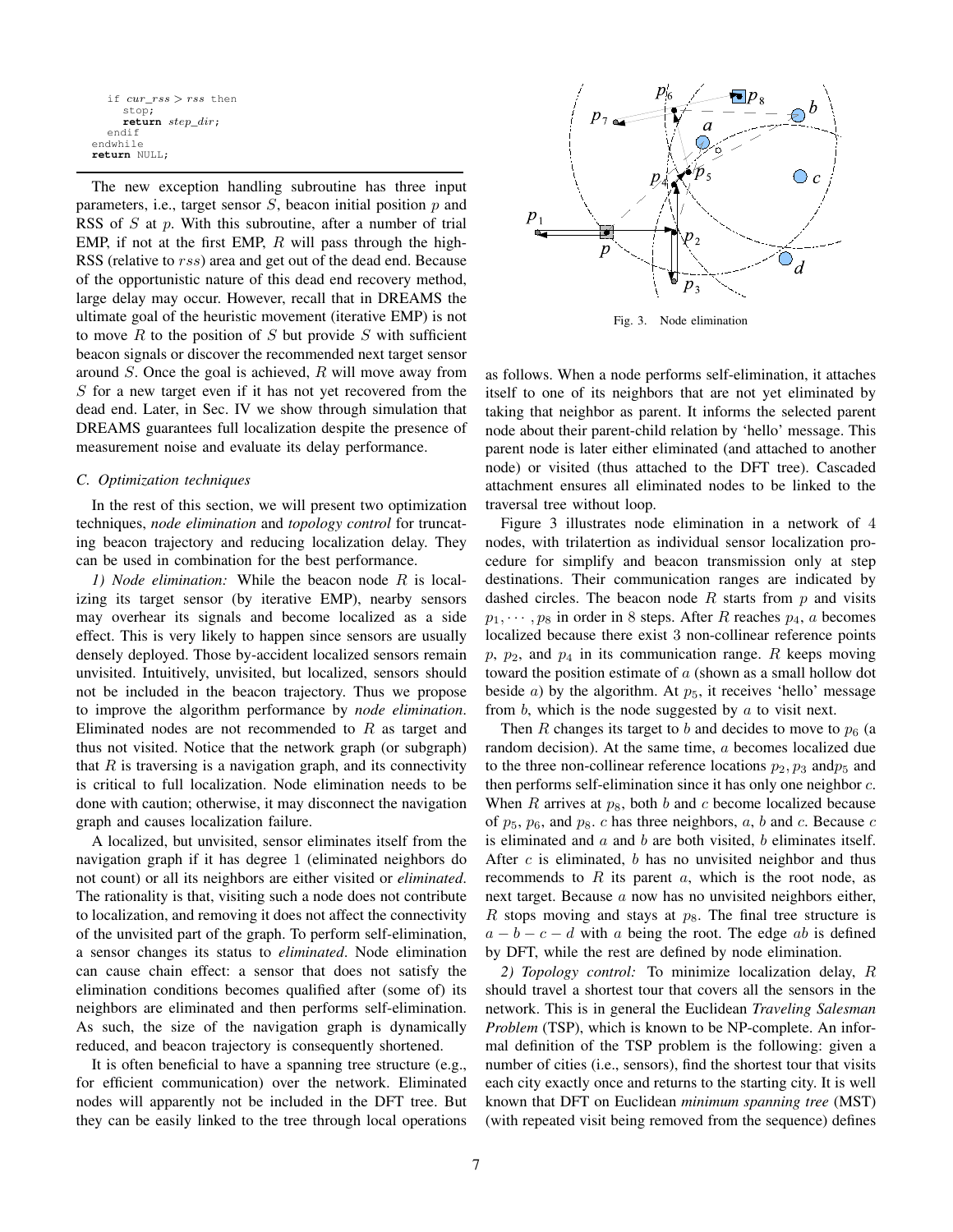

Fig. 4. Beacon trajectory

a 2-approximate solution to Euclidean TSP [4]. Motivated by this result, we naturally consider to run DREAMS on Euclidean MST instead of the original network graph. In our context, the repeated visits skipped for TSP approximation have to be allowed because they may be necessary for  $R$  to receive signal from unvisited sensors and continue DFT.

An MST is a subgraph connecting all the network nodes with weighted edges that lead to minimum total weight. In Euclidean MST, each edge is weighted by Euclidean distance between the two end nodes. Sensors may distributedly (e.g., by [1], [3]) construct an MST according to the mutual agreement on RSS with each of its neighbors (which reflects their relative distance, here no RSS-to-distance conversion is needed). The resultant MST is thus called *RSS MST*. It is an approximation of the Euclidean MST. MST construction is an expensive global computation process. To preserve the localized nature of DREAMS, we consider using a localized graph that is similar to MST. A natural option is local MST (LMST) [10], which contains MST as subgraph. To compute LMST, each node computes the MST of its own neighborhood. An edge between two nodes belongs to the LMST if and only if the two nodes are in each other's local MST.

In Figure 4, a network of 15 nodes (numbered 0-14) are randomly deployed in a  $100 \times 100$  area. Their transmission radii are 25. The two sub-figures show the complete beacon trajectory respectively over the original network graph and LMST subgraph. The mobile beacon starts from the lowerleft corner and performs heuristic movement (all movement steps are shown). The mobile beacon starts from the lowerleft corner; the first sensor discovered by it is shown as a dark node. The destination of beacon movement steps is shown indicated by a small dot. The number beside it is the ID of the corresponding target sensor. If we count the number of the small dots, we will find that LMST-based trajectory involves 55 beacon steps while the non-LMST-based has 63 steps. From the figure, it is no clear what is the saving in the length of beacon trajectory. A detailed performance evaluation will presented in Sec. IV.

#### IV. PERFORMANCE EVALUATION

In this section, we evaluate the performance of DREAMS through simulation. Beacon mobility scheduling is not well studied in the literature. DREAMS is the first localized dynamic deterministic solution designed for realistic settings (without prior knowledge of sensory field and with RSS measurement noise). It is independent of individual sensor localization procedure; the static path method is the only existing work that has this property. Hence we decide to use fixed beacon trajectory for comparison. In particular, we chose S-shape StaticPath as it is reported to have most stable performance [19].

'Hello' message is regarded as built-in technique. Beacon message is a common tool of all beacon-assisted localization algorithm. Both are constant in size and propagate only one hop. Given fixed transmission frequency, their resultant communication cost is countable and thus out of our interest. Our simulation study focuses on the following two aspects.

*Localization performance:* It is measured by *failure rate* and *localization error*. The former is the average ratio of the number of unlocalized sensors (due to insufficient beacon signals) to the total number of sensors after the scheme terminates; the latter is the average distance between the estimated and the real positions of sensors.

*Delay performance:* It is measured by *moving distance* and *number of movement steps*. The former is the total distance that the beacon travels during the course of localization. Movement steps are the steps in EMP. It is a metric only for DREAMS, where there is waiting time between two successive steps and thus additional delay.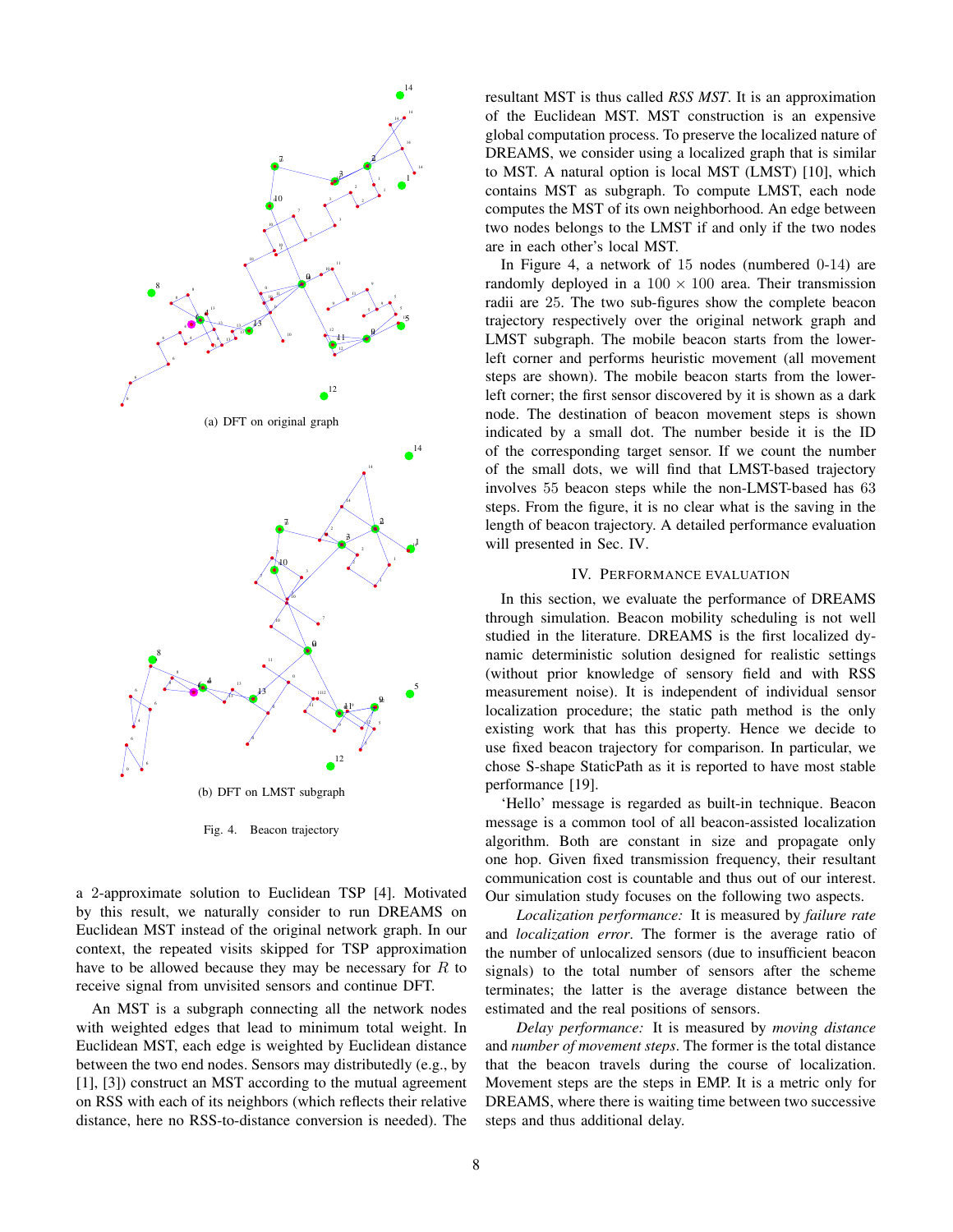

Fig. 5. Simulation results.

#### *A. Simulation setup*

We implemented StaticPath [19] and DREAMS in a custom C simulator. We implemented the following four DREAMS variants, which differ in the way that a visited sensor chooses a neighbor to recommend to the beacon node as next target:

- DREAMS-Random:
- choose a unvisited neighbor randomly;
- DREAMS-Closest: choose a RSS-strongest unvisited neighbor;
- DREAMS-LMST-Random: choose a unvisited LMST neighbor randomly;
- DREAMS-LMST-Closet: choose a RSS-strongest unvisited LMST neighbor.

In heuristic movement, an EMP iteration takes a perpendicular direction of the output direction of previous iteration as input if the out direction is not NULL, and an random direction otherwise. Because StaticPath and DREAMS are independent of the individual sensor localization algorithm, we choose to use trilateration (which requires three non-collinear beacon locations and pair-wise distance) for simplify in both algorithms. Study with other localization algorithms is for future work.

For both StaticPath and DREAMS, a sliding-window technique is used in trilateration-based sensor localization for error removal. Each sensor applies a sliding window of size 3 on the received sequence of beacon signals. Using the signals in the window, it computes its own location (if computable), and compare the result with the average of previous results. If the difference is less than a threshold, set to 0.5 in our simulation, it localizes itself to the new average position. A sensor is localized until its position estimate is satisfactorily (with respect to the above threshold). In StaticPath, it is localized to the latest average regardless.

In our simulation, we deployed a connected WSN of size n randomly in a  $1000 \times 1000$  square region. We varied n in such a way that the average node degree ranges from 7 to 35. A mobile beacon is randomly placed in the network. It has constant speed 0.08 per simulated time unit. The beacon and sensors have same communication range 100. RSS reading is the summation of the true value and a zero-mean Gaussian noise of variance equal to 20% of the true value. We use the same 'hello' frequency and beacon frequency: one message